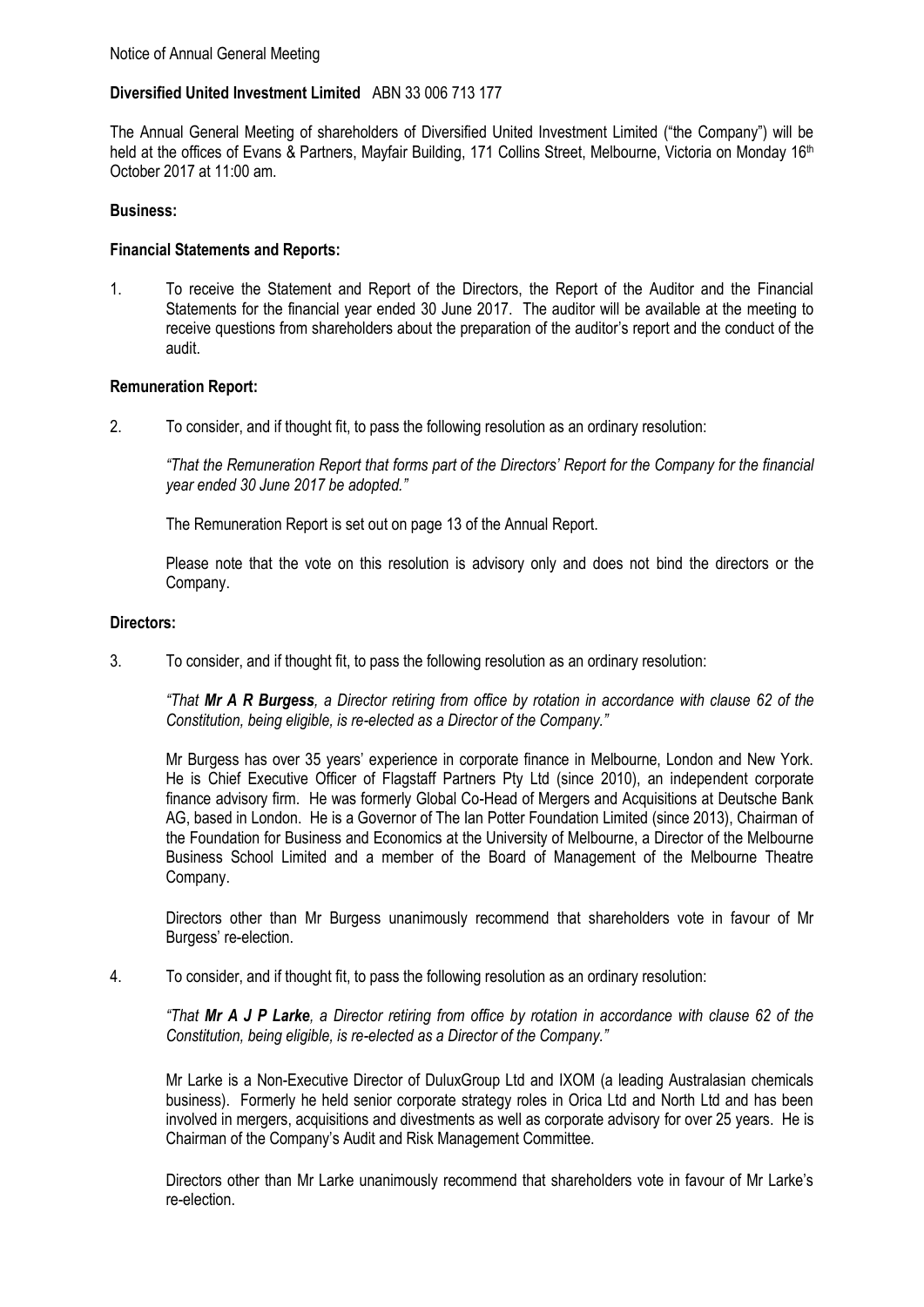# **Renewal of Proportional Takeover provisions in the Constitution:**

5. To consider, and if thought fit, to pass the following resolution as a special resolution:

*"That the provisions of the Company's constitution are altered by re-inserting clauses 29.1 to 29.8 inclusive (in the form approved by members on 14 October 2014) for the period of 3 years commencing on the date of this resolution."*

An explanation and reasons for the proposed resolution is set out in the attached Explanatory Statement.

# **Other Business**

To deal with any other business that may be brought forward in accordance with the Constitution and the Corporations Act.

# **Voting entitlements**

The Company has determined, in accordance with regulation 7.11.37 of the Corporations Regulations 2001 (Cth), that the Company's shares quoted on ASX Limited at 7.00pm Melbourne time on 14<sup>th</sup> October 2017 are taken, for the purpose of the general meeting to be held by the persons who held them at that time. Accordingly, those persons are entitled to attend and vote (if not excluded) at the meeting.

# **Voting exclusion statements**

A vote must not be cast on Resolution 2 by or on behalf of a member of Diversified United Investment Ltd's Key Management Personnel (**"KMP"**), details of whose remuneration are included in the Remuneration Report, and their closely related parties, whether as a shareholder or as a proxy, except a vote may be cast on Resolution 2 by a KMP, or a closely related party of a KMP, if:

- the vote is cast as a proxy;
- appointed by writing that specifies how the proxy is to vote on Resolution 2; and
- the vote is not cast on behalf of a KMP or a closely related party of a KMP.

Please note that the Chairman of the meeting intends to vote undirected proxies in favour of all resolutions.

If the Chairman of the meeting is appointed as your proxy you are expressly authorising the Chairman of the meeting to exercise your proxy even if the resolution is connected directly or indirectly with the remuneration of a member of the KMP.

# **Proxies**

A shareholder has the right to appoint a proxy, who need not be a shareholder of the Company. If a shareholder is entitled to cast two or more votes they may appoint two proxies and may specify the percentage of votes each proxy is appointed to exercise. The Proxy Form must be received at the share registry of the Company, Link Market Services Limited, located at Locked Bag A14, Sydney South, NSW 1235 or received by facsimile to Link Market Services on 61 2 9287 0309 by 11.00 am Saturday 14th October 2017.

Dated this 13<sup>th</sup> day of September 2017

By order of the Board

Andrew J Hancock. Company Secretary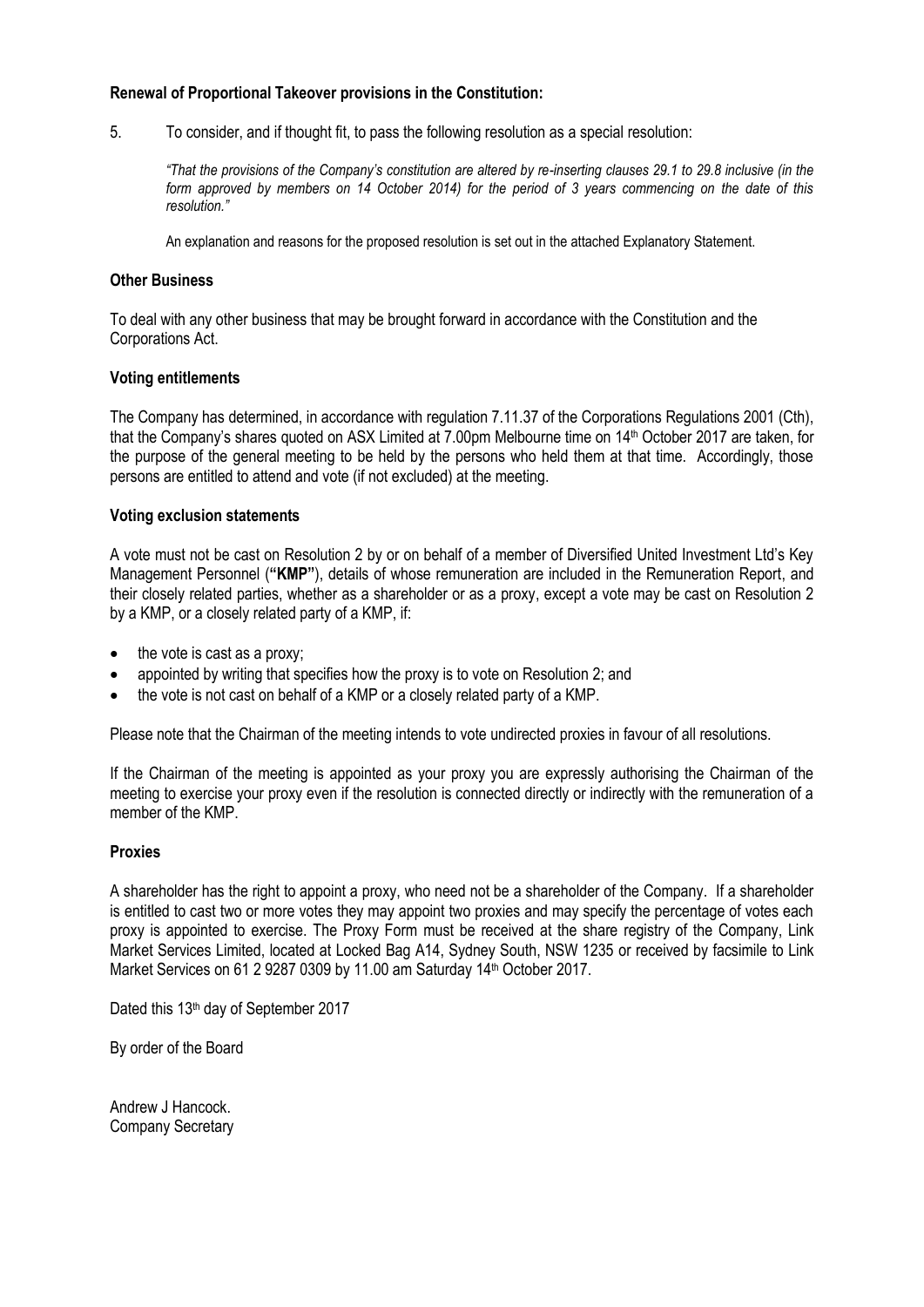# **DIVERSIFIED UNITED INVESTMENT LIMITED**

# **ABN 33 006 713 177**

# **Explanatory Statement**

This explanatory statement relates to the notice of meeting dated 13<sup>th</sup> September 2017.

# **Item 5: Renewal of Proportional Takeover Approval Provisions in Constitution**

The Board seeks approval by special resolution of shareholders for the re-insertion of proportional takeover approval provisions in the Company's Constitution. The proportional takeover approval provisions require that a proportional takeover bid in respect of the Company may only proceed after shareholder approval.

The Company has in the past adopted and from time to time renewed proportional takeover provisions in its Constitution. These were last renewed in October 2014. Under the Corporations Act these provisions have effect for a maximum of three years and any renewal is to be made by alteration of the Constitution approved by shareholders. The Company now wishes to re-insert the provisions previously included in clauses 29.1 to 29.8 inclusive of the Constitution in the same form as they were previously approved. A copy of the Company's Constitution including the wording of clauses 29.1 to 29.8 inclusive is available at the Company's website www.dui.com.au.

# **1. Effect of proposed proportional takeover provisions**

The effect of the proposed provisions is that:

- (a) if a proportional takeover offer is received, the Directors are required to convene a general meeting of shareholders to vote on a resolution to approve the offer or conduct a postal ballot to approve the offer. That meeting must be held at least 15 days before the offer closes;
- (b) a majority of shares voting in favour at the meeting, excluding the shares of the offeror and its associates, is required for the resolution to be passed;
- (c) if no resolution is voted on at least 15 days before the close of the offer, such a resolution is deemed to have been approved;
- (d) if the resolution is rejected, the registration of any transfer of shares resulting from the proportional offer will be prohibited and, under the Corporations Act, the offer will be ineffective; and
- (e) if the resolution is approved, the registration of any transfers of shares resulting from the proportional offer will be registered provided they comply with the other provisions of the Constitution.

The provisions will not apply to full takeover offers. If the provisions are adopted, they will expire in accordance with the Corporations Act in three (3) years time unless renewed by further special resolution.

# **2. Reasons for proposing the resolution**

The Board considers that shareholders should have the opportunity to decide whether a proposed proportional takeover offer should proceed by voting upon it. If it does proceed, individual shareholders can make a separate decision as to whether they wish to accept the offer.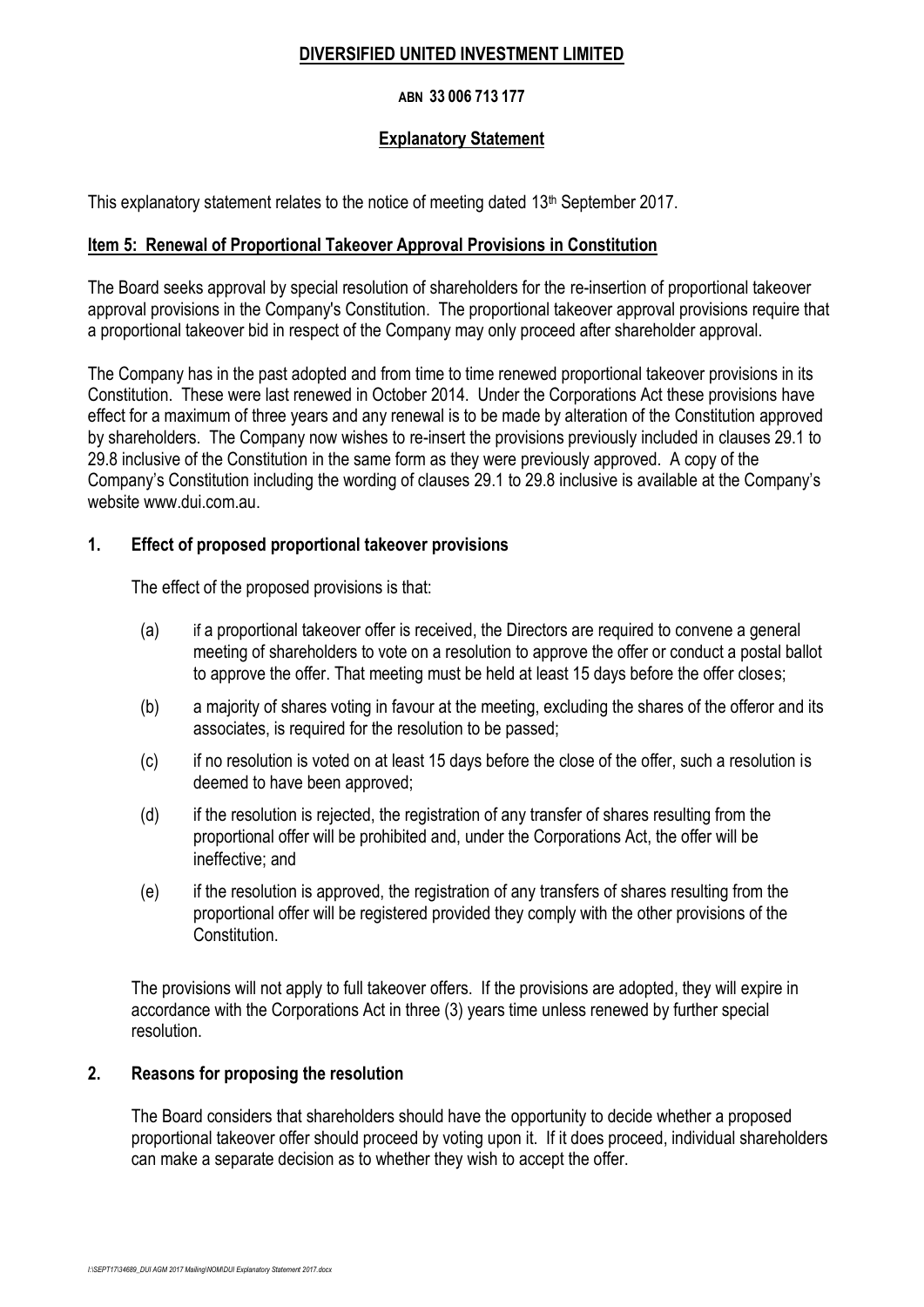A proportional takeover bid for the Company may enable control of the Company to be acquired by a party holding less than a majority position and without shareholders having the opportunity to dispose of all of their shares, so that shareholders could be at risk of being left as part of a minority interest in the Company. If the Constitution includes these proportional takeover provisions, it will minimise the risk to shareholders.

# **3. Present acquisition proposals**

As at the date of this notice, no Director is aware of any proposal by a person to acquire, or increase the extent of, a substantial interest in the Company.

# **4. Review of the previous proportional takeover provisions**

There has not been any proportional takeover bid during the period that the provisions were in effect.

The potential advantages and disadvantages of the proportional takeover provisions for the Directors and shareholders are set out below.

# **5. Potential advantages of the proportional takeover approval provisions for the Directors and shareholders**

- (a) Enables the Board to formally ascertain the views of shareholders in respect of a proportional takeover offer.
- (b) Ensures that shareholders will have an opportunity to study a proportional takeover offer and vote on whether the offer should be permitted to proceed.
- (c) Enables shareholders to prevent a proportional takeover bid from proceeding if they believe that control of the Company should not be permitted to pass under the bid.
- (d) May encourage a proportional bid to be structured so as to be attractive to a majority of independent shareholders.

# **6. Potential disadvantages of the proportional takeover provisions for the Directors and shareholders**

- (a) May discourage proportional takeover bids for the Company.
- (b) May as a result reduce any 'takeover speculation' element in the Company's share price or deny shareholders the opportunity of selling some of their shares at a premium.
- (c) May restrict the ability of individual shareholders to deal freely with their shares in some circumstances.

# **7. Recommendation**

The Board considers that it is in the interest of shareholders to have a continuing right to decide if any proportional takeover should proceed and recommends you vote in favour of the renewal of the proportional takeover provisions in the Constitution at the Annual General Meeting.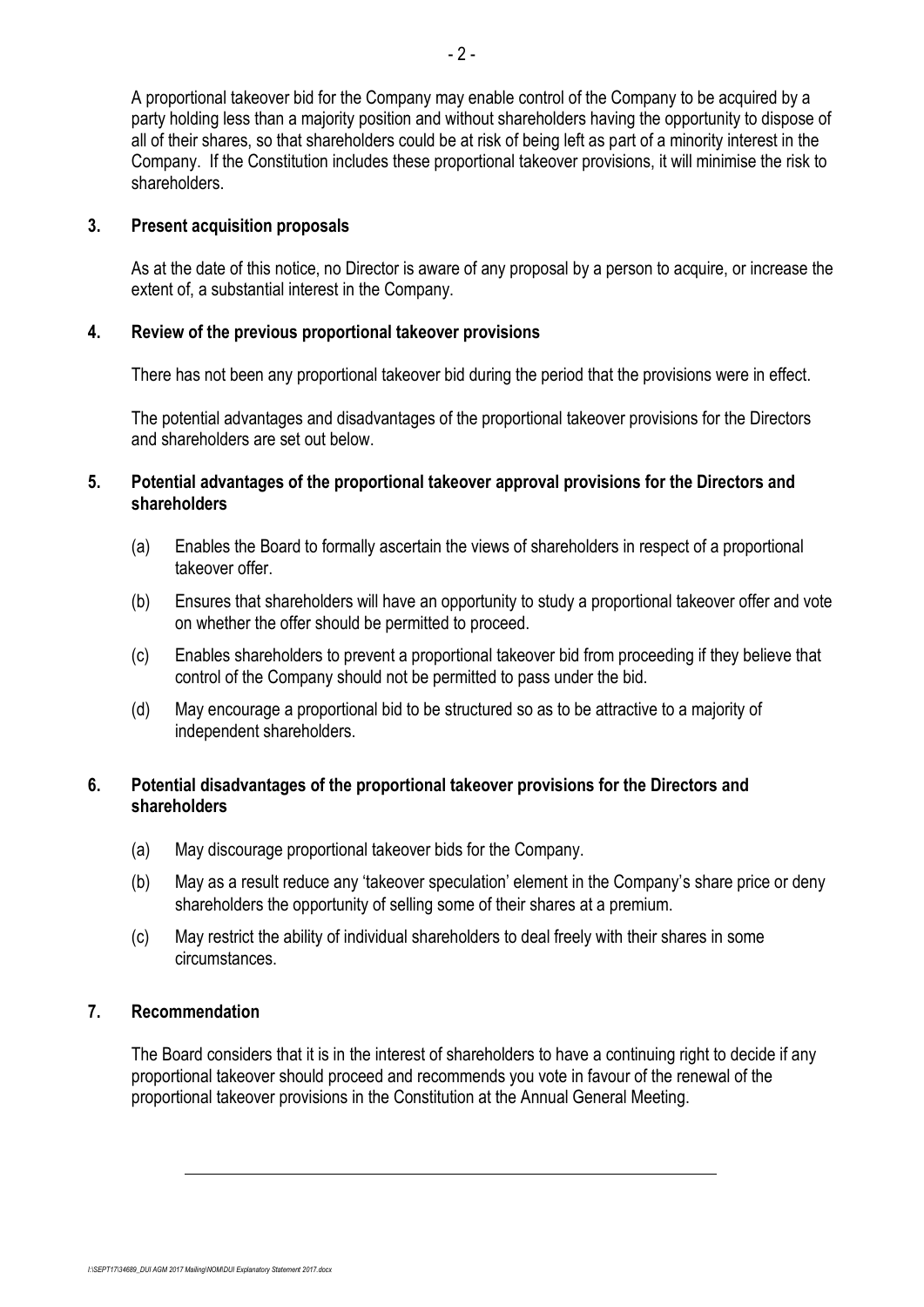# **Diversified United Investment Limited**

ABN 33 006 713 177

| <b>LODGE YOUR VOTE</b> |                                                                                                                                                         |
|------------------------|---------------------------------------------------------------------------------------------------------------------------------------------------------|
| m                      | <b>ONLINE</b><br>www.linkmarketservices.com.au                                                                                                          |
|                        | <b>BY MAIL</b><br><b>Diversified United Investment Limited</b><br>C/- Link Market Services Limited<br>Locked Bag A14<br>Sydney South NSW 1235 Australia |
|                        | <b>BY FAX</b><br>+61 2 9287 0309                                                                                                                        |
|                        | <b>BY HAND</b><br><b>Link Market Services Limited</b><br>1A Homebush Bay Drive, Rhodes NSW 2138; or<br>Level 12, 680 George Street, Sydney NSW 2000     |
|                        | <b>ALL ENQUIRIES TO</b><br>Telephone: +61 1300 554 474                                                                                                  |
|                        |                                                                                                                                                         |

# PROXY FORM

I/We being a member(s) of Diversified United Investment Limited and entitled to attend and vote hereby appoint:

### APPOINT A PROXY

the Chairman of the Meeting (mark box)

OR if you are NOT appointing the Chairman of the Meeting as your proxy, please write the name of the person or body corporate you are appointing as your proxy

or failing the person or body corporate named, or if no person or body corporate is named, the Chairman of the Meeting, as my/our proxy to act on my/our behalf (including to vote in accordance with the following directions act on my/our behalf (including to vote in accordance with the following directions or, if no directions have been given and to the extent permitted by the law, as the proxy sees fit) at the Annual General Meeting of the Company to be held at 11:00am on Monday, 16 October 2017 at The offices of Evans & Partners, Mayfair Building, 171 Collins Street, Melbourne, Victoria (the Meeting) and at any postponement or adjournment of the Meeting.

Important for Resolution 2: If the Chairman of the Meeting is your proxy, either by appointment or by default, and you have not indicated your voting intention below, you expressly authorise the Chairman of the Meeting to exercise the proxy in respect of Resolution 2, even though the Resolution is connected directly or indirectly with the remuneration of a member of the Company's Key Management Personnel (KMP).

The Chairman of the Meeting intends to vote undirected proxies in favour of each item of business.

For Against Abstain\*

# VOTING DIRECTIONS

Proxies will only be valid and accepted by the Company if they are signed and received no later than 48 hours before the Meeting. Please read the voting instructions overleaf before marking any boxes with an  $\boxtimes$ 

#### Resolutions

- 2 Adoption of Remuneration Report
- 3 Re-election of Mr A R Burgess as a Director
- 4 Re-election of Mr A J P Larke as a Director
- 5 Renewal of Proportional Takeover provisions in the Constitution

 $\bigcirc$  \* If you mark the Abstain box for a particular Item, you are directing your proxy not to vote on your behalf on a show of hands or on a poll and your votes will not be counted in computing the required majority on a

# SIGNATURE OF SHAREHOLDERS – THIS MUST BE COMPLETED

STEP 3

STEP 2

Shareholder 1 (Individual) Joint Shareholder 2 (Individual) Joint Shareholder 3 (Individual)

Sole Director and Sole Company Secretary Director/Company Secretary (Delete one) Director

This form should be signed by the shareholder. If a joint holding, either shareholder may sign. If signed by the shareholder's attorney, the power of attorney must have been previously noted by the registry or a certified copy attached to this form. If executed by a company, the form must be executed in accordance with the company's constitution and the *Corporations Act 2001* (Cth).